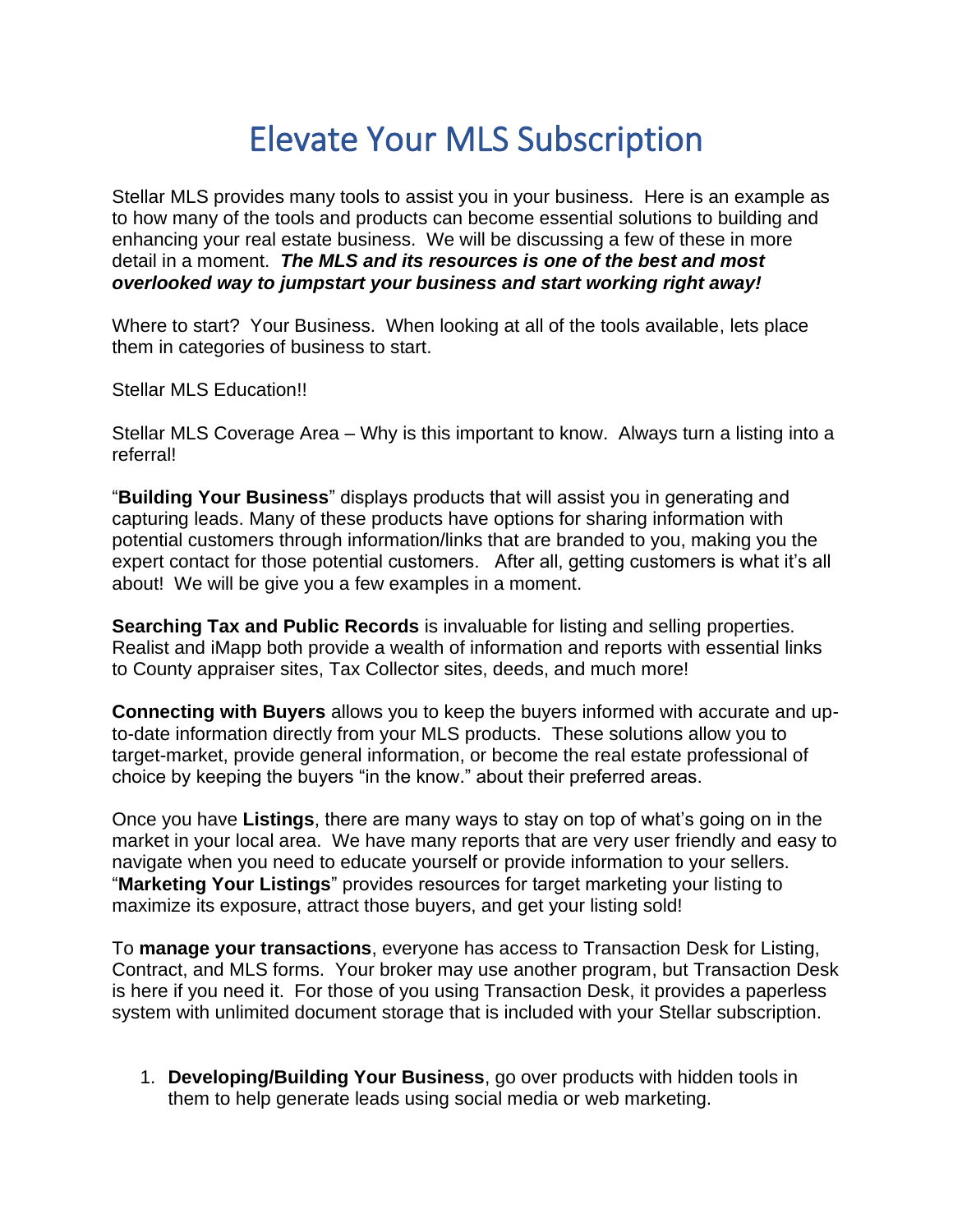- a. Down Payment Resource marketing tools, Lets See if your Eligible Lead Generation URL Link.
- b. Could CMA Whats my home worth, CMA Live, Customizable CMA and Buyer Presentations. Flyers that are already set up to Florida Rules and Regulations.
- c. List Trac Sellers Reports, Dashboard Property Views, track how listings are doing on third party site.
- d. Builder Update new homes, register customers, Easy shareable lead capture URL link
- e. NHS Pro new homes, register customers, and easy shareable lead capture URL link.

### **2. Farming & Prospecting – Using Tax & Public Records**

- a. Matrix360
- b. Realist
	- i. Great interactive Map, Foreclosure search with easily accessible Auction dates. Absentee Owners, Multiple Property Style Search capabilities.
- c. Remine
	- i. Filters > Equity, Mortgage, Ownership time and Absentee. School Zone Searching and Associated Contacts Section
- d. IMapp
	- i. Capability to Search Expired Not Relisted properties. Opportunity Zone Searching and Lis Penden Searching and auction dates.
- 3.

## **4. Connecting with Customers**

- a. Matrix auto-emails, what's happening in their neighborhood, one-amonth.
- b. ePropertyWatch stay connected, when they relocate. Set their address up to receive monthy reports
- c. Showing Time if everyone
- d. Homesnap URL use to capture leads. Share URL on Social Media Platforms. Invite Customers to be a part of Homesnap by sharing URL link.
- e. RateMyAgent show your reviews! Your very own Social Media Manager. Webpage Widget.

#### **5. Be the Market Expert**

- a. Matrix
	- i. Share listing
	- ii. Reverse prospecting
	- iii. Open House
- b. ShowingTime
- c. ListTrac
	- i. Sellers Report and Dashboard showing hot spots and third party views.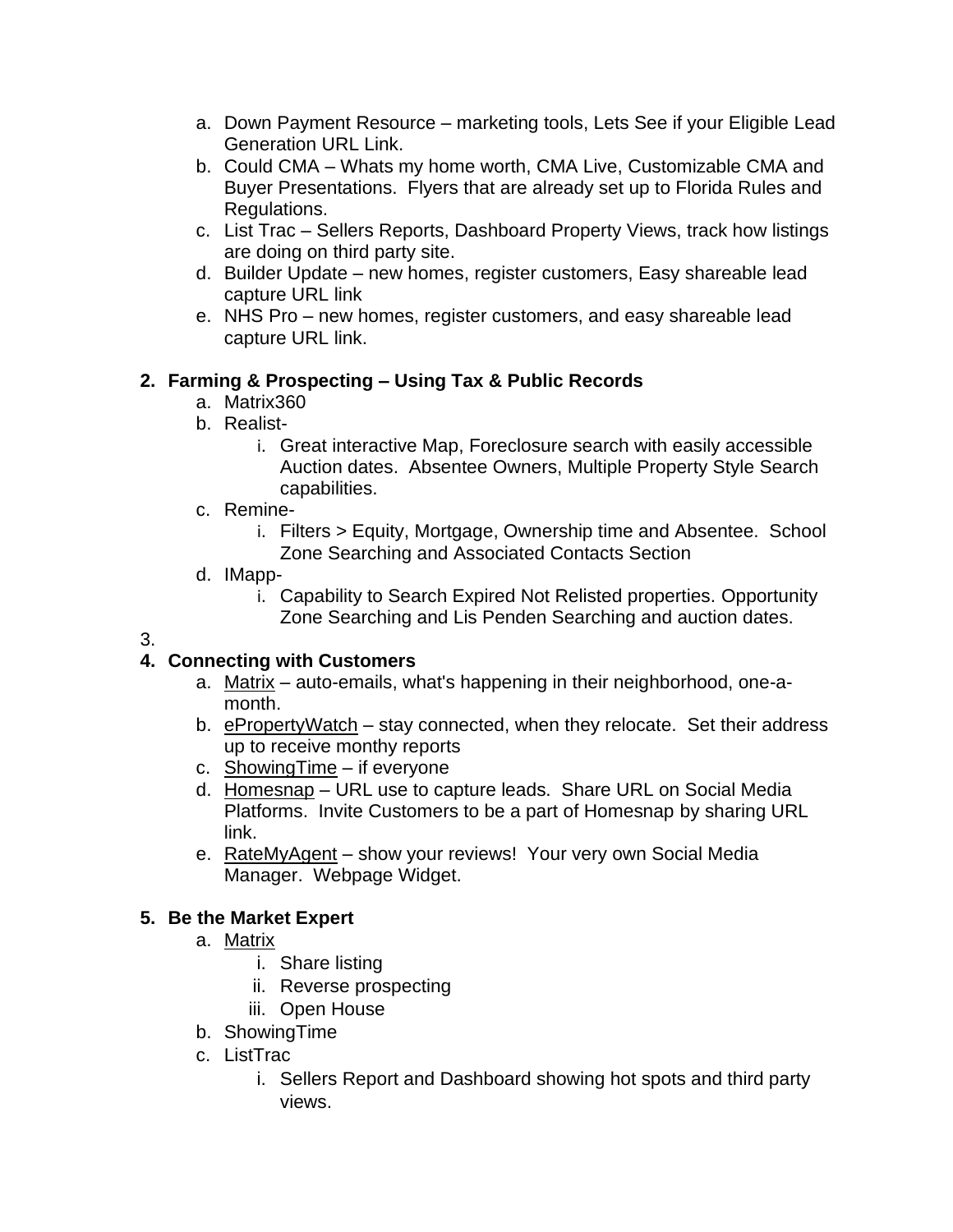- d. RealBiz Media
- e. Property Panorama
- f. iMapp or Realist
	- i. Create mailing labels to promote: Open houses or just listed, Neighbor reports side by side comparison, CMAs.
	- ii. IMapp- Residential MLS Stats, charts and graphs on inventory sold in and out of the MLS, Residential Report on Absorption Rate of inventory.

## **6. Maximize Your Listing Exposure**

- a. Matrix
	- i. Share listing
	- ii. Reverse prospecting
	- iii. Open House
	- iv. Listing Distribution
- b. ShowingTime
	- i. ShowingTime is the only place in the MLS to enter secure showing instructions, gate codes, alarm codes, etc. Only subscribers with active real estate licenses have access to ShowingTime. To access ShowingTime, click on the ShowingTime product button located in products and services when logged in to Stellar Central OR from the External Links widget in Matrix, click the link for "ShowingTime Home."

## c. ListTrac

- i. Sellers Report, tracking on third party sites, quick URL links for all properties.
- d. DPR
	- i. Integration directly into Matrix results. Sharable link for Lead Generation captures called "Let's see if I am eligible". Great Marketing resources already created. Down Payment Pricing Tool to look at programs per property address.
- e. RealBiz Media
- f. Property Panorama youtube channel, shareable links Branded Virtual tours. Social Media Syndication.
- g. Homesnap share feature, Open House Virtual Tours recorded or live,
- h. iMapp or Realist
	- i. IMapp Create mailing labels to promote: Property Reports with Residential Statistics focusing Absorption rates, DOM and price per square footage. Properties Sold In and Outside of the MLS comparisons.
	- ii. Realist Mailing Labels, Create Neighbor Reports, Search Rentors who may be ready to buy.

## **7. Managing Transactions**